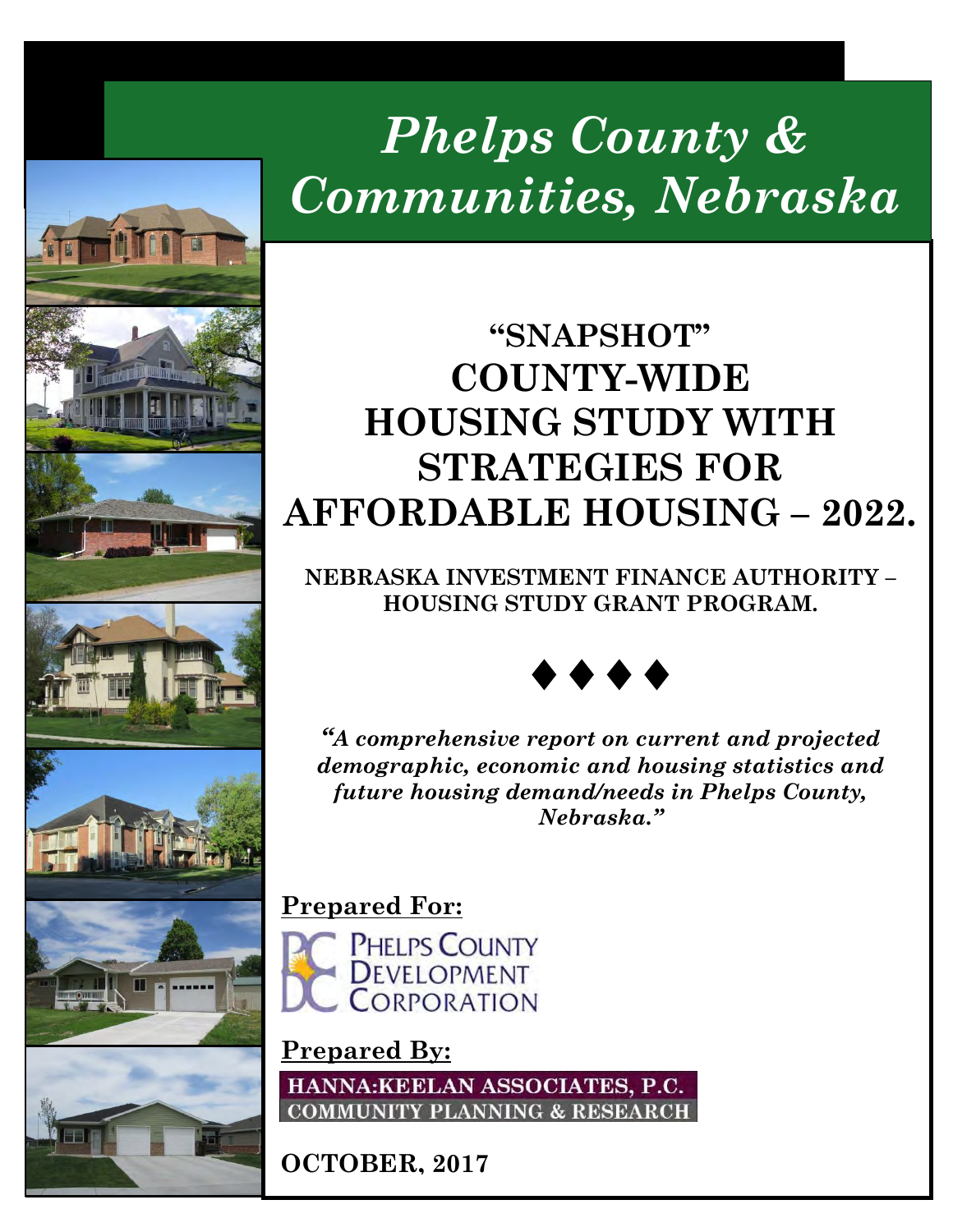### *"SNAPSHOT" PHELPS COUNTY & COMMUNITIES, NEBRASKA COUNTY-WIDE HOUSING STUDY WITH STRATEGIES FOR AFFORDABLE HOUSING - 2022.*

#### **PHELPS COUNTY BOARD OF COMMISSIONERS**

**Jim Ostgren, Chairman Tom Nutt Matt Gregg Theresa Puls Russell Cruise Sheryl Brenn Rick Streeter**

#### **PHELPS COUNTY DEVELOPMENT CORPORATION (PCDC)**

**Ron Tillery, Executive Director Stacy Pafford, Director of Administrative Services**

#### **PCDC BOARD OF DIRECTORS**

**Doug Stevenson Tim Anderson Reed McClymont Janet Boehler Michele High Bob Dahlgren Fred Diedrichsen Phil Hinrichs Grant Hinze Tim Rehm Tom Nutt Jim Wiser**

#### **PHELPS COUNTY-WIDE HOUSING STEERING COMMITTEE**

**Jeremy Klein Barb Malm Wendell Connell Chuck Mix Fred Diedrichson Jacues Smith Doug Stevenson Andrea Malleck**

The **Phelps County, Nebraska, County-Wide Housing Study with Strategies for Affordable Housing** was funded by the **Nebraska Investment Finance Authority Housing Study Grant Program,** with matching funds from **Phelps County Development Corporation, as well as local public, private and non-profit entities.** The **Housing Study** was completed with the guidance and direction of the **Phelps County-Wide Housing Steering Committee.**

**Bob Rager Alli Donohue Doug Young Michele High Mark Harrel Sharon Hueftle Capri Chapman Rochelle Jurgens Erin Sandy Micah Hanks**



**COMPREHENSIVE PLANS & ZONING \* HOUSING STUDIES \*** DOWNTOWN, NEIGHBORHOOD & REDEVELOPMENT PLANNING \* CONSULTANTS FOR AFFORDABLE HOUSING DEVELOPMENTS\*

\*Lincoln, Nebraska\* 402.464.5383 \*

\*Becky Hanna, Tim Keelan, Lonnie Dickson, AICP, Keith Carl\*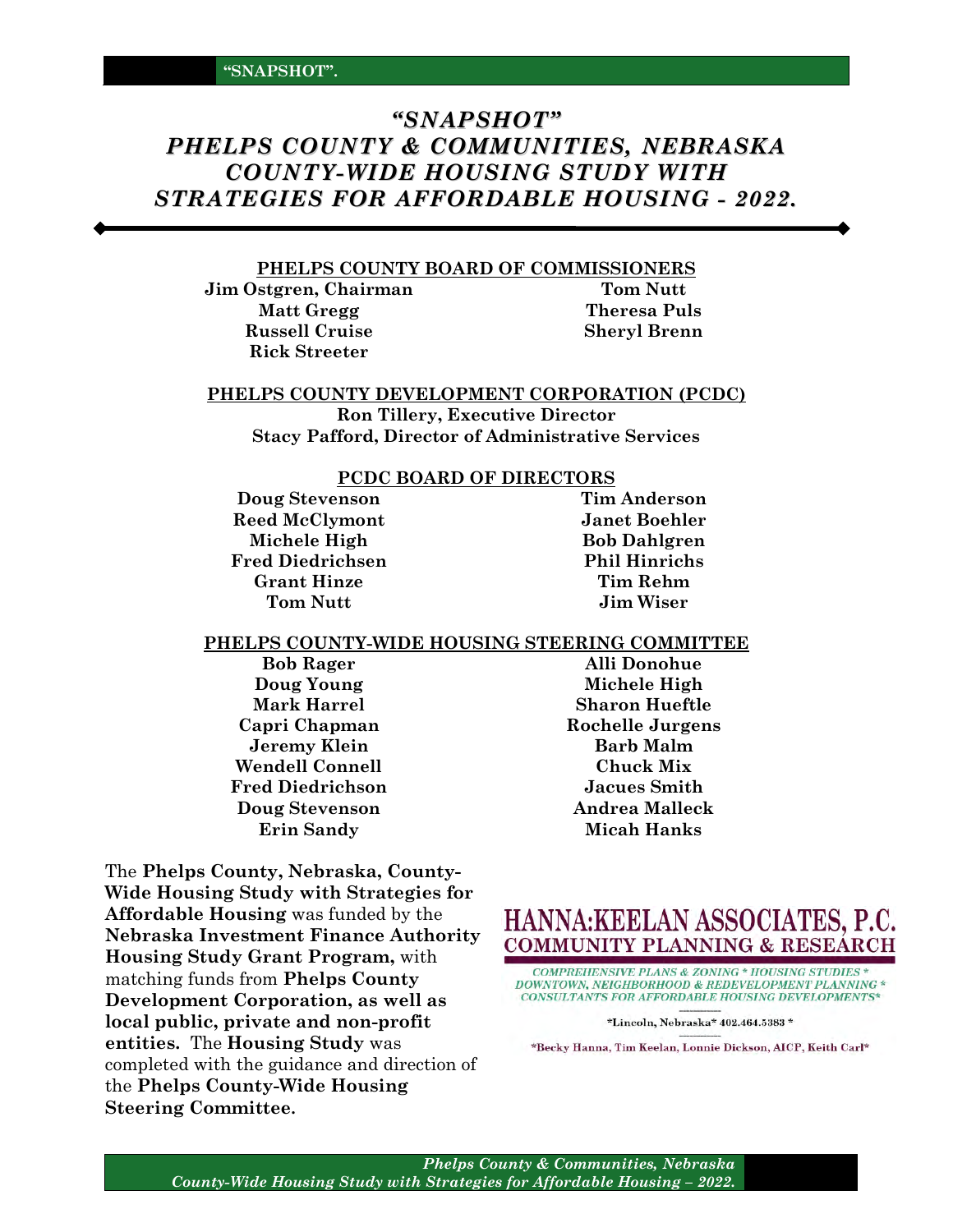#### *INTRODUCTION.*

This **County-Wide Housing Study** provides statistical and narrative data identifying a **housing profile** and **demand analysis** for **Phelps County, Nebraska,** including each Community and Rural Phelps County, identified as the Balance of County. The **Study** describes the past, present and projected demographics, economic and housing conditions in the County, as well as a **"Housing Action Plan,"** identifying recommended future housing projects.

The **Housing Study** was conducted for the **Phelps County Development Corporation (PCDC),** by **Hanna:Keelan Associates, P.C.,** a Nebraska based community planning and research consulting firm. **A Housing Steering Committee, comprised of PCDC staff, local elected officials, realtors, builders, bankers and local citizens provided invaluable information throughout the development of this Housing Study.**  Funding for the **County-Wide Housing Study** was provided by a **Housing Study Grant** from the **NEBRASKA INVESTMENT FINANCE AUTHORITY,** with matching funds from **PCDC and local public, private and non-profit entities.** 

#### *HOUSING TARGET DEMAND.*

**Table A, Page 2,** identifies the **estimated housing target demand** for **Phelps County**  and **each Community** by **2022.** Community leadership and local housing stakeholders and providers need to be focused on this housing target demand and achieving reasonable goals that will effectively increase the quantity and quality of housing throughout the County.

The total estimated **housing target demand** in **Phelps County,** by **2022,** is **270 housing units, including 170 owner and 100 rental units,** at an estimated development cost of **\$61.1 Million.** The smaller Communities of the County should focus on housing rehabilitation activities, including purchasing, rehabilitating and reselling or re-renting existing housing units. **An "Economic Development Boost" potential of 135 new fulltime employment opportunities in Phelps County would increase the estimated total County Housing Target Demand by 90 additional housing units.**

The Community of Holdrege has the greatest demand for new construction and housing rehabilitation activities in Phelps County. An estimated **158 total units,** including **86 owner** and **72 rental units** should be created in Holdrege, at an estimated target budget of **\$31.1 Million.** Of the 158 new housing units, an estimated **22 units** should be targeted for **Downtown Holdrege,** consisting of **10 owner** and **12 rental** housing units.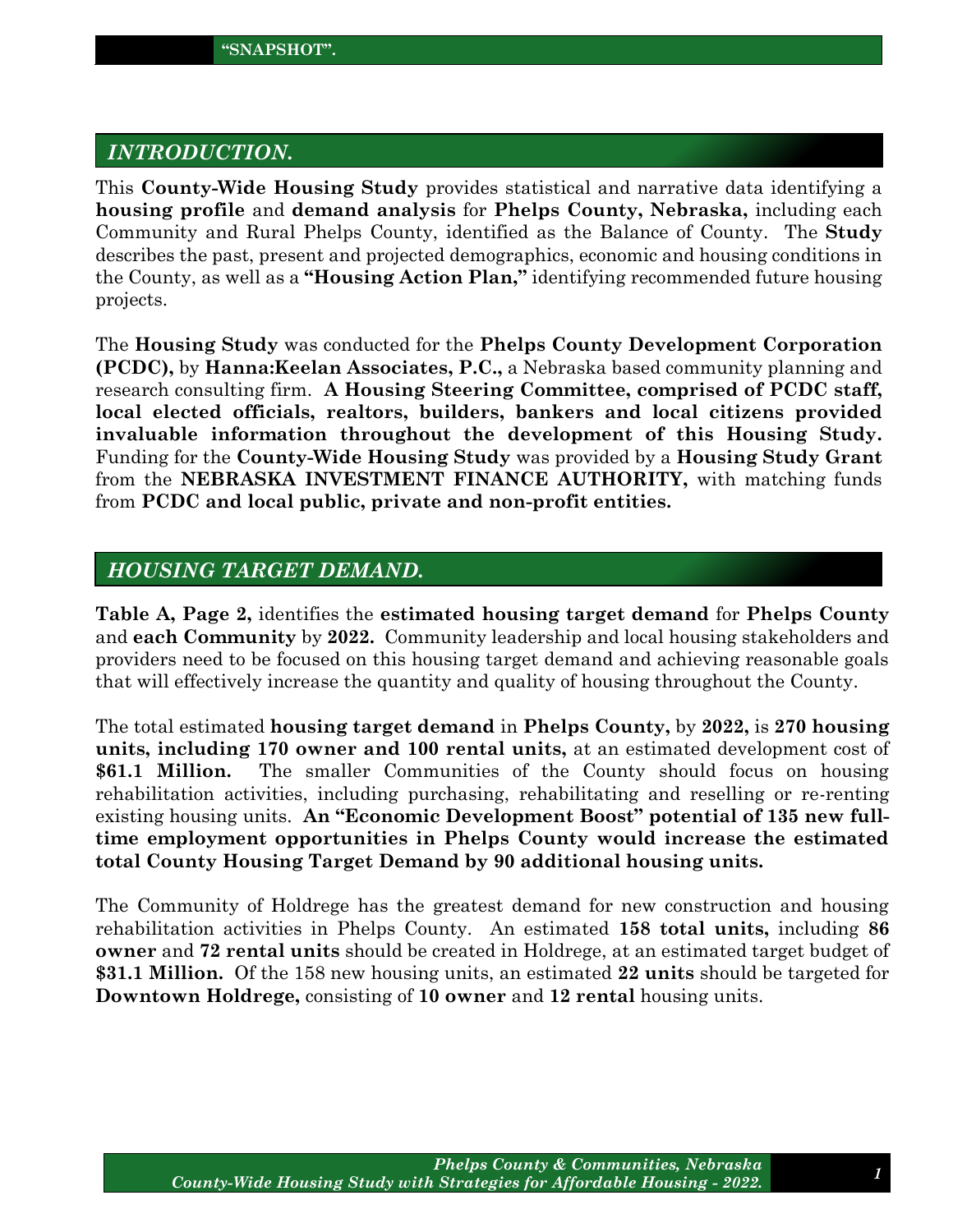#### **TABLE A HOUSING TARGET DEMAND PHELPS COUNTY & COMMUNITIES, NEBRASKA 2022**

|                           |                |                | Total    | <b>Est. Required</b>     |
|---------------------------|----------------|----------------|----------|--------------------------|
|                           |                |                | Target   | Target                   |
|                           | Owner          | Rental         | Demand*^ | <b>Budget (Millions)</b> |
| <b>Phelps County:</b>     | 170            | <b>100</b>     | 270      | \$61.1                   |
| Atlanta:                  | $\overline{2}$ | $\overline{2}$ | 4        | \$0.8                    |
| Bertrand:                 | 14             | 12             | 26       | \$5.2\$                  |
| Funk:                     | 6              | 6              | 12       | \$2.3                    |
| Holdrege:                 | 86             | 72             | 158**    | \$31.4                   |
| Loomis:                   | 10             | 8              | 18       | \$4.0                    |
| <b>Balance of County:</b> | 52             | 0              | 52       | \$17.4                   |

\*Based upon new households, providing affordable housing for 20% of cost burdened households, replacement of 20% of housing stock classified as "bad" (100%) or "badly worn" (35%) by the Phelps County Assessor, absorb housing vacancy deficiency by creating 7% vacancy rate consisting of structurally sound housing units and build for "pent-up" demand, based upon local capacity and availability of land, financial resources and 2.5% of the existing owner and renter households.

**An "Economic Development Boost" of 135 new FTE opportunities in Phelps County would increase the estimated total County Housing Target Demand by 90 additional housing units.**

\*\*Includes Holdrege Downtown Housing Potential: 22 Total Units (10 Owner, 12 Rental).

^ New housing development should include new construction and purchase-rehab/resale or re-rent activities.

Source: Hanna:Keelan Associates, P.C., 2017.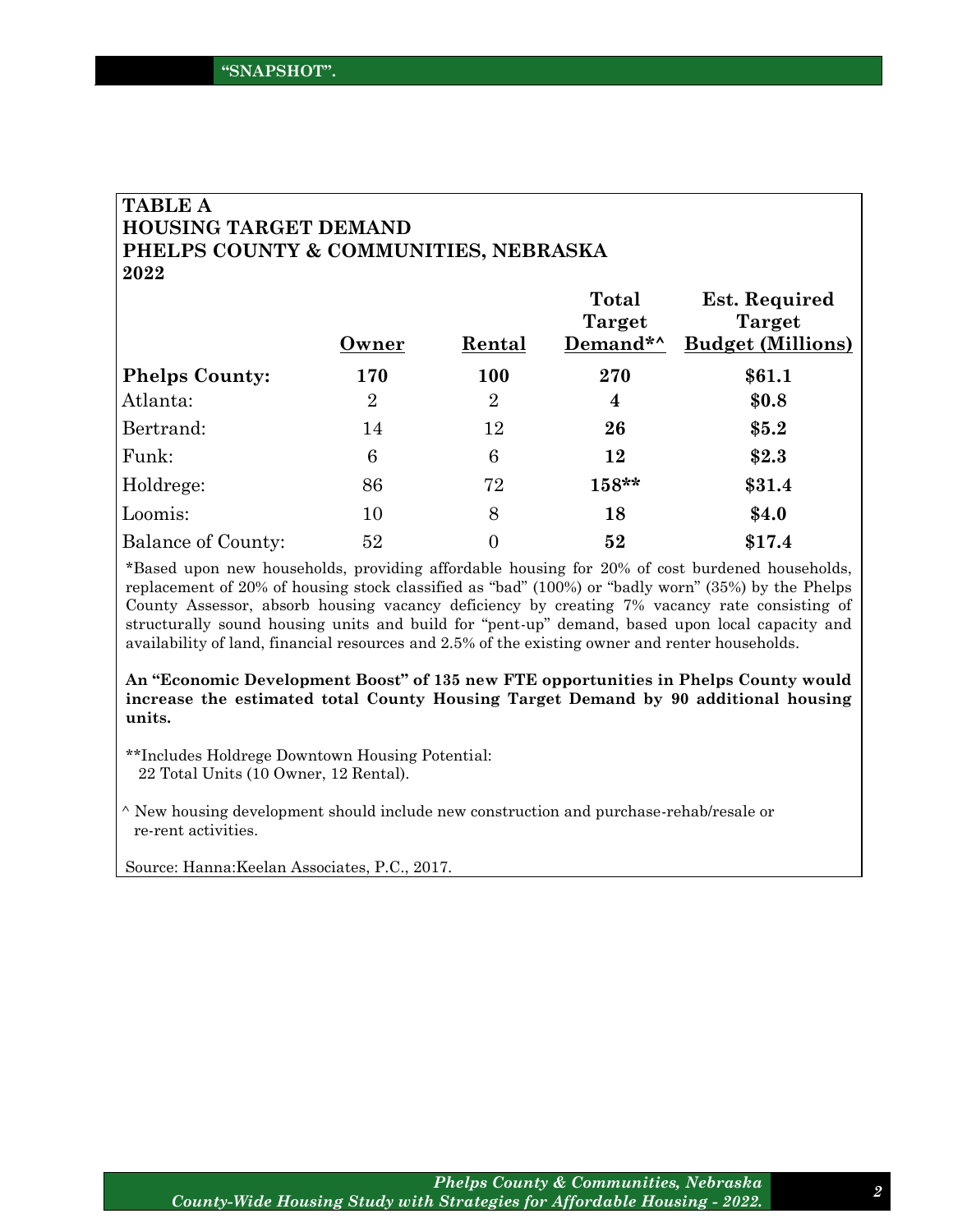#### *HOUSING DEMAND BY INCOME SECTOR.*

**Table B** identifies the **estimated housing target demand by income sector** for Phelps County by 2022. Approximately 270 new units should be targeted, consisting of 170 owner units and 100 rental units. The County should focus on addressing the owner housing needs and demands of individuals and families who have an AMI of 31 percent or higher. For rental housing, programs assisting income sectors of all income sectors will need to be examined. The same procedure holds true for the development of low, middle- and upperincome housing in the City of Holdrege. **A majority of housing development in Holdrege and throughout Phelps County should be centered on persons and families between 61 and 125 percent AMI.** 

| <b>TABLE B</b><br><b>HOUSING TARGET DEMAND BY INCOME SECTOR</b><br>PHELPS COUNTY/CITY OF HOLDREGE, NEBRASKA<br>2022 |                |                |             |                     |         |               |
|---------------------------------------------------------------------------------------------------------------------|----------------|----------------|-------------|---------------------|---------|---------------|
|                                                                                                                     |                |                |             | <b>Income Range</b> |         |               |
|                                                                                                                     | $0 - 30%$      | $31 - 60\%$    | $61 - 80\%$ | 81-125%             | $126%+$ |               |
| <b>Phelps County:</b>                                                                                               | AMI            | AMI            | AMI         | AMI                 | AMI     | <b>Totals</b> |
| Owner:                                                                                                              | $\overline{0}$ | $\overline{4}$ | 38          | 48                  | 80      | 170           |
| Rental:                                                                                                             | 6              | 10             | 30          | 38                  | 16      | 100           |
| Holdrege:                                                                                                           |                |                |             |                     |         |               |
| Owner:                                                                                                              | $\Omega$       | 4              | 20          | 28                  | 34      | 86            |
| Rental:                                                                                                             | 4              | 6              | 20          | 26                  | 16      | 72            |
| Source: Hanna: Keelan Associates, P.C., 2017.                                                                       |                |                |             |                     |         |               |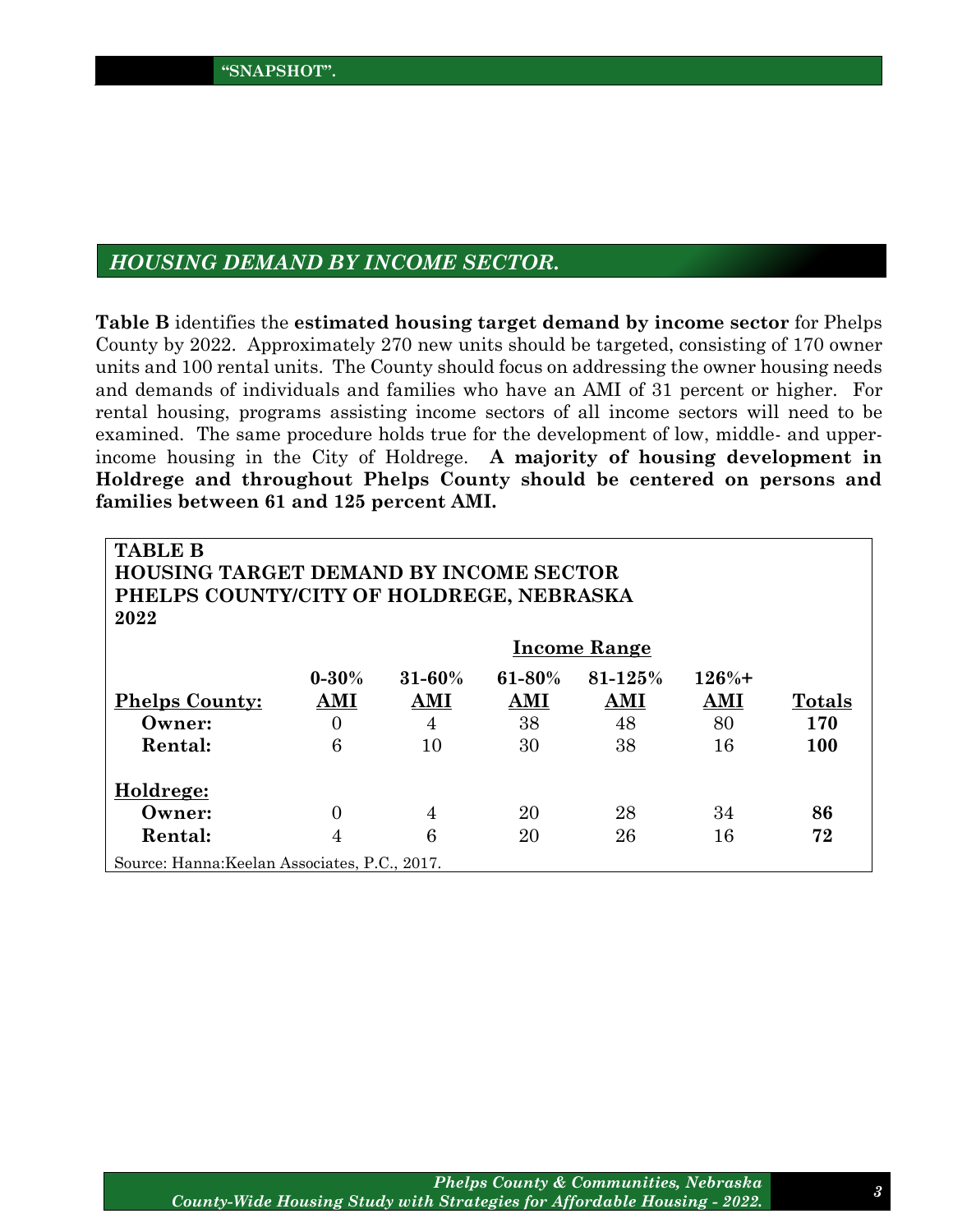#### *HOUSING REHABILITATION/DEMOLITION DEMAND.*

**Table C** identifies the **estimated rehabilitation and demolition target demand** for the **Communities of Phelps County,** by **2022.** Up to **414 units could be targeted for rehabilitation in Phelps County at an estimated cost of \$18 Million. Up to 196 housing units are considered not cost effective for rehabilitation and should be demolished.** The estimated cost of demolition will range, depending on acquisition of the housing unit.

**Land being occupied by "bad and unsafe" housing located in Communities should be secured in a single County-Wide "Land Bank," reserved for future housing development. Phelps County Development Corporation, in partnership with local public and private housing groups, will need to take a proactive role in housing development and rehabilitation activities in the County and each Community.** 

| <b>TABLE C</b>                                                                                     |                                                |            |  |  |
|----------------------------------------------------------------------------------------------------|------------------------------------------------|------------|--|--|
| <b>TARGET REHABILITATION/</b>                                                                      |                                                |            |  |  |
|                                                                                                    | <b>DEMOLITION DEMAND &amp; ESTIMATED COSTS</b> |            |  |  |
| PHELPS COUNTY COMMUNITIES, NEBRASKA                                                                |                                                |            |  |  |
| 2022                                                                                               |                                                |            |  |  |
|                                                                                                    | # Rehabilitated /                              |            |  |  |
|                                                                                                    | Est. Cost*                                     | Demolition |  |  |
| <b>Phelps County:</b>                                                                              | $414/$ \$18.0 M                                | 196        |  |  |
| Atlanta:                                                                                           | 10/\$432,000                                   | 7          |  |  |
| Bertrand:                                                                                          | $45/$ \$1.9 M                                  | 27         |  |  |
| Funk                                                                                               | 14/\$606,000                                   | 8          |  |  |
| Holdrege:                                                                                          | $322/$ \$14.1 M                                | 144        |  |  |
| Loomis:                                                                                            | 23 / \$996,000                                 | 10         |  |  |
| *Based upon field inspections and age of housing.<br>Source: Hanna: Keelan Associates, P.C., 2017. |                                                |            |  |  |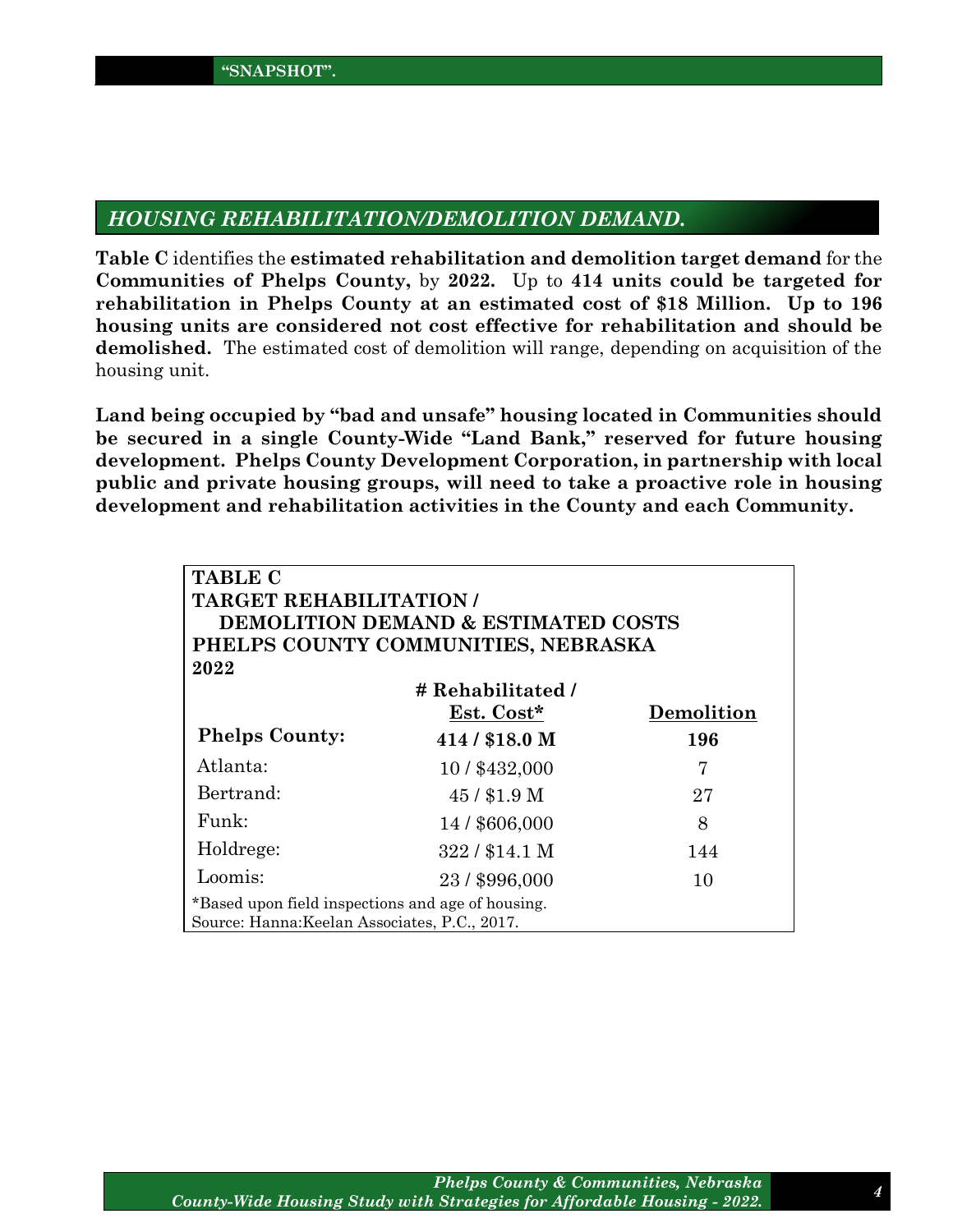#### *FIVE-YEAR HOUSING ACTION PLAN.*

The greatest challenge for Phelps County, during the next five years, will be to develop housing units for low- to moderate-income families, the elderly and special population households, with attention given to workforce households. Overall, Phelps County should target **270 new units; 170 owner units and 100 rental units, by 2022.** 

The successful implementation of the **"Phelps County Five-Year Housing Action Plan"** will begin with the preparation of reasonable, feasible housing projects**.** Such a Plan will address all aspects of housing, including new construction, housing rehabilitation, the removal of "bad" housing, the reuse of infill residential lots, appropriate housing administration and code and zoning enforcement.

Important to the cause for new and improved housing in Phelps County will be the creation of a **County-Wide Housing Partnership,** comprised of housing stakeholders throughout the County in the form of existing housing groups, local government and specific housing funding sources. *"The bigger the circle of Partners, the better the delivery of housing." The following page identifies selected Phelps County groups, organizations and funds/funding sources are available to create new and preserve existing housing throughout the County.*

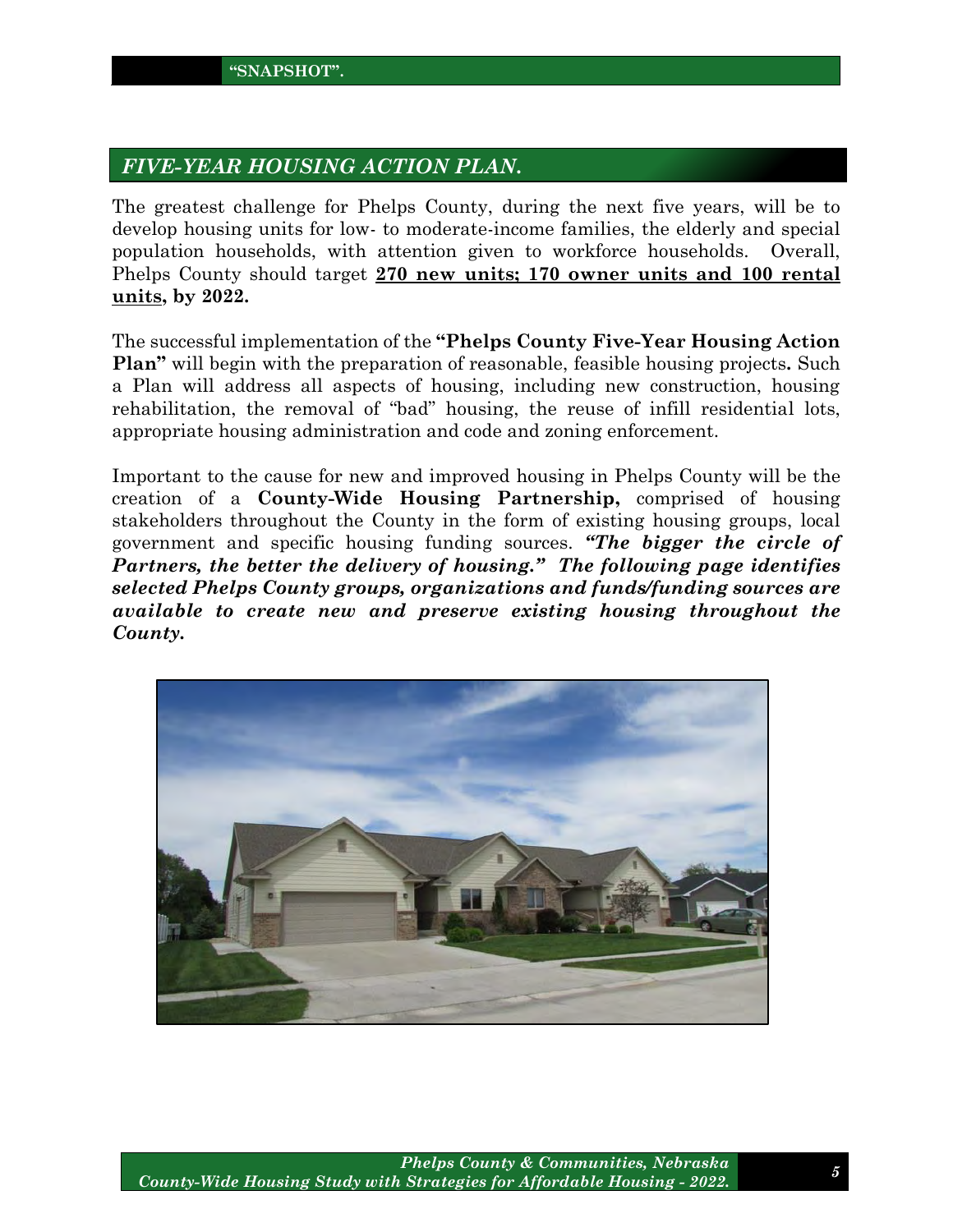#### *POTENTIAL HOUSING/FUNDING PARTNERS.*

| $HUD = U.S. Department of Housing & Urban Development-$                                                 |
|---------------------------------------------------------------------------------------------------------|
| Mortgage Insurance/Capital Advance.                                                                     |
| $RD = Department of Agriculture-Rural Development/Grants/Loan/$                                         |
| Mortgage Guarantee.                                                                                     |
| $LG = Local Geverments$ .                                                                               |
| $HDC =$ Holdrege Development Corporation.                                                               |
| $AHP = Federal$ Home Loan Bank-Affordable Housing Program.                                              |
| NIFA = Nebraska Investment Finance Authority-Section 42 Low Income Housing Tax                          |
| Credit (LIHTC), LB 884-State Low-Income Housing Tax Credit (SLIHTC), First-Time                         |
| Homebuyer (Programs) & Workforce Housing Initiative.                                                    |
| $HTC = Historic Tax Credits (State & Federal).$                                                         |
| $CDBG = Nebraska$ Department of Economic Development-                                                   |
| Community Development Block Grant.                                                                      |
| $HOME = HOME Program.$                                                                                  |
| NAHTF = Nebraska Affordable Housing Trust Fund.                                                         |
| <b>RWHIF</b> = Rural Workforce Housing Investment Fund.                                                 |
| $OE =$ Owner Equity.                                                                                    |
| $CPF = Conventional Private Financial.$                                                                 |
| $TIF = Tax Increment \, Financial \,Financing-Holdrage \, Community \, Redevelopment \, Authority \, &$ |
| Bertrand Community Development Agency.                                                                  |
| <b>PCDC</b> = Phelps County Development Corporation.                                                    |
| <b>HHA</b> = Holdrege Housing Authority.                                                                |
| $PC-WHP =$ Phelps County-Wide Housing Partnership.                                                      |
| <b>HMH</b> = Holdrege Memorial Homes.                                                                   |
| $ME = Major Emplovers.$                                                                                 |
| <b>SCEDD</b> = South Central Economic Development District.                                             |
| <b>CAPMN</b> = Community Action Partnership of Mid-Nebraska.                                            |
| <b>SCNAAA</b> = South Central Nebraska Area Agency on Aging                                             |
| <b>H-LB840</b> = Holdrege Economic Development (LB840 Funding).                                         |
| $MHEG = Midwest Housing Equity Group.$                                                                  |
| <b>MHDF</b> = Midwest Housing Development Fund.                                                         |
| $PD/O = Private Development/Owner$ .                                                                    |
| $PF = Local$ , State & Regional (Private) Foundations.                                                  |
| <b>PMHC</b> = Phelps Memorial Health Center.                                                            |
|                                                                                                         |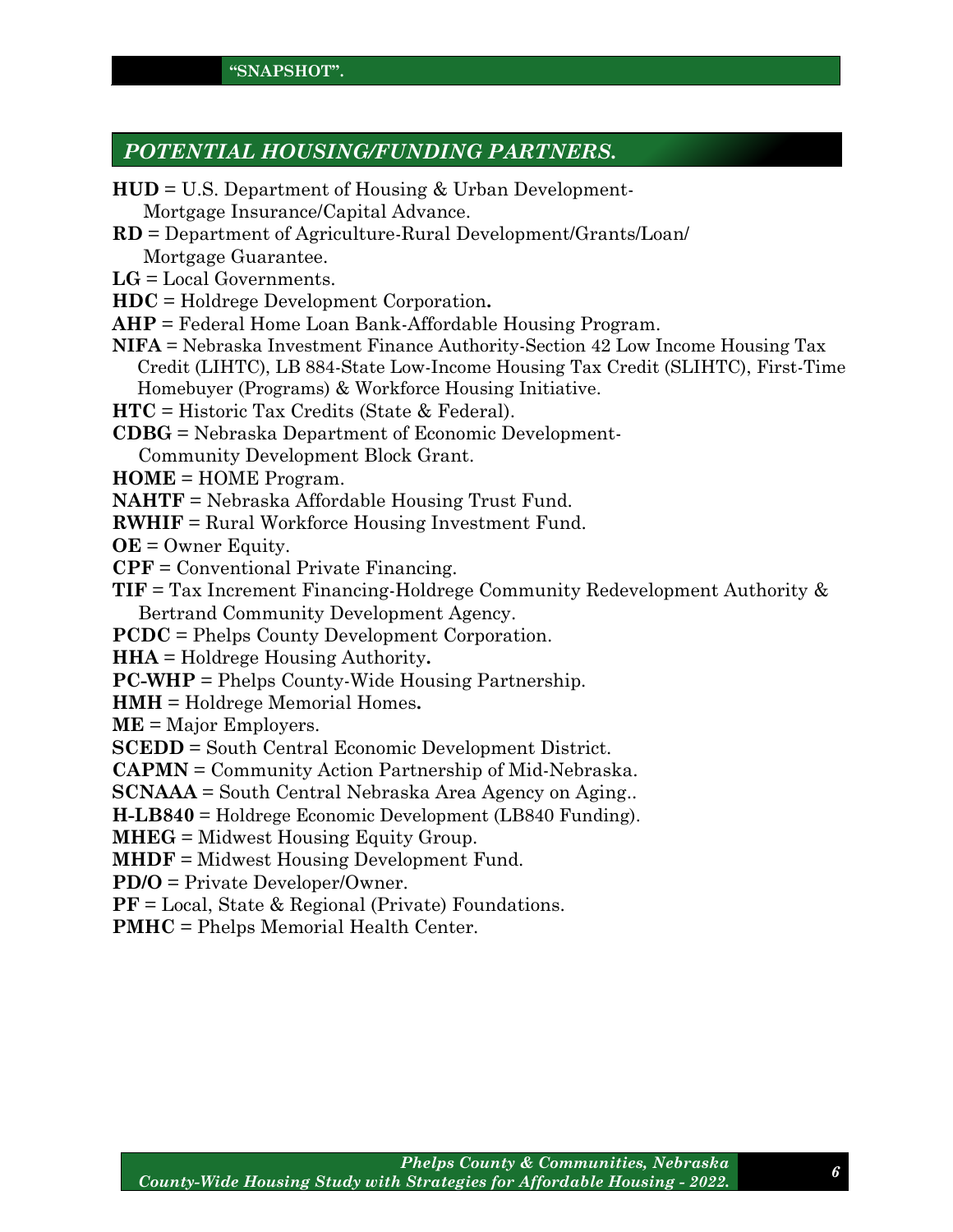#### *PLACE-BASED DEVELOPMENT COMPONENTS.*

Each **Housing Program** identified in this **Phelps County Housing Action Plan** should incorporate **"Place-Based"** development components, whereby development supports each community's quality of life and availability of resources including, but not limited to: public safety, community health, education and cultural elements. The four general concepts of place-based development include the following:

#### **ACCESS AND LINKAGES:**

- Does the housing program have adequate accessibility and walkability to other neighborhoods and centers in the Community?
- What is the program's proximity to local services and amenities?
- Can people utilize a variety of transportation modes, such as sidewalks, streets, automobiles, bicycles and public transit, to travel to and from the housing program?
- Is the housing program visible from other neighborhoods or parts of the city?
- Is public parking available for visitors to the housing program?

#### **COMFORT AND IMAGE:**

- Is the proposed housing program located in a safe neighborhood?
- Are there historic attributes to consider for the proposed housing program?
- Is the neighborhood of the proposed housing program clean and safe for all residents?
- Are there any environmental impacts that could hinder the development of a housing program?

#### **USES AND ACTIVITIES:**

- How will the proposed housing program be used? By young families and local workforce? By elderly or special needs populations?
- Are there amenities proposed, or existing and nearby to the housing program that will keep local residents active, including parks and recreation opportunities?
- Does the housing program include a central gathering space for program residents, as well as community residents?

#### **SOCIABILITY:**

- Will the housing program be developed in a way that will allow residents to socialize and interact with one another?
- Will people take pride in living at the proposed housing program?
- Are diverse populations encouraged to reside at the housing program?
- Does the housing program present a welcoming environment for both current and prospective residents?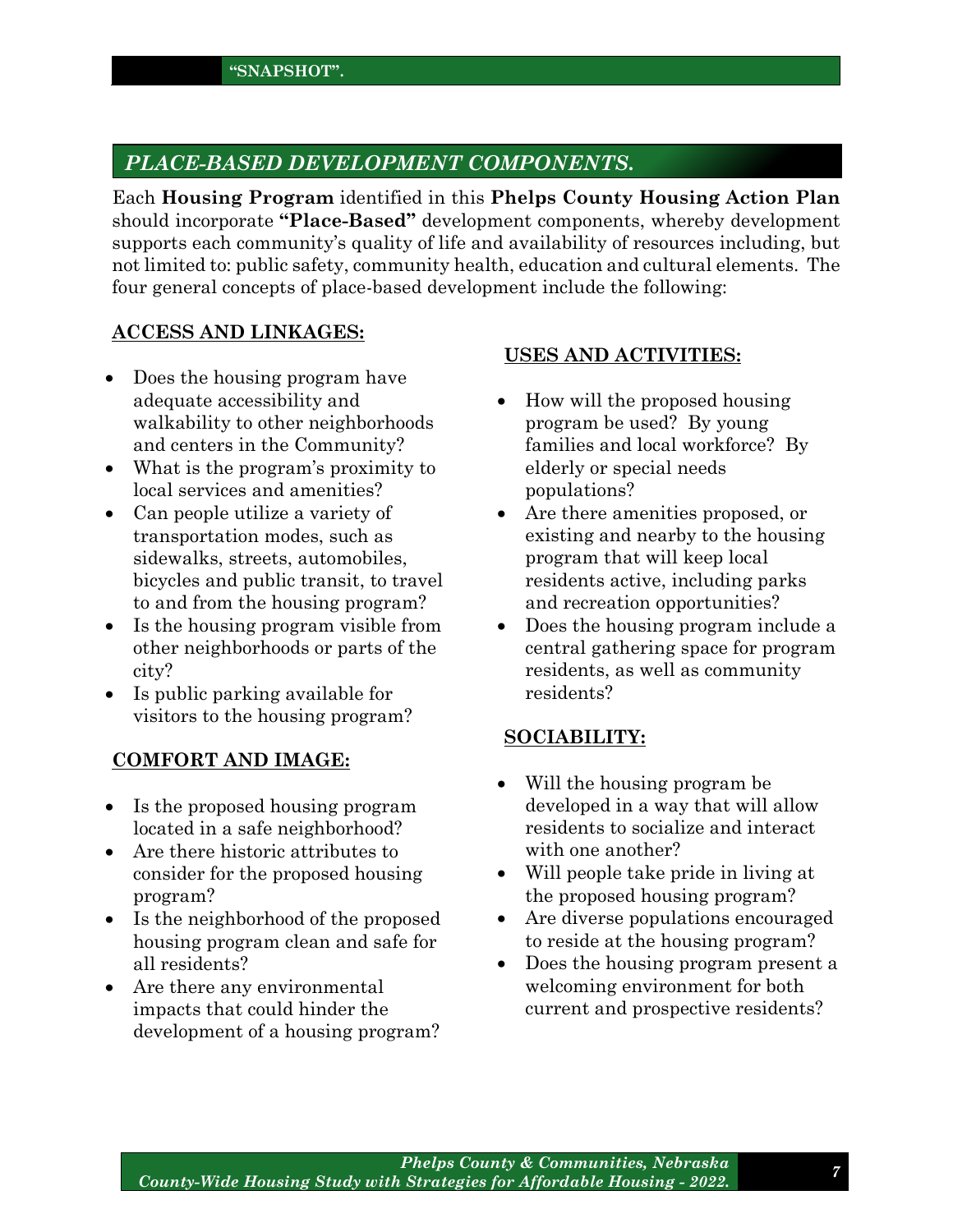#### *HOUSING PROJECTS.*

The following **Phelps County Housing Action Plan** presents the **"priority"** housing programs proposed for the County and Communities during the next five years. Programs include activities associated with the organizational or operational requirements to ensure housing development exists as an ongoing community and economic process, housing units for both elderly and non-elderly households, persons with special needs and the preservation or rehabilitation of the local housing stock. The **Plan** defines a purpose and estimated cost for each housing program and, where relevant, the estimated cost subsidy.

Each housing program should incorporate the previously discussed **"Place-Based"** development concepts, whereby development supports the Community's quality of life and availability of resources including, but not limited to: public safety, community health, education and cultural elements.

## **ORGANIZATIONAL/OPERATIONAL PROGRAMS.**

|                  | Activities.                                                                                                                                                              | <b>Purpose of Activity.</b>                                                                                                                                                                                                                                                                                                                             | Total Est.<br>Cost/Partners.            |
|------------------|--------------------------------------------------------------------------------------------------------------------------------------------------------------------------|---------------------------------------------------------------------------------------------------------------------------------------------------------------------------------------------------------------------------------------------------------------------------------------------------------------------------------------------------------|-----------------------------------------|
| 1.               | Establish a Phelps County-<br><b>Wide Housing Partnership</b><br>(PC-WHP) to promote and<br>guide housing development<br>activities in the County and<br>each Community. | A County-Wide organization, created by<br><b>PCDC</b> that plans, guides and implements<br>affordable housing programs. To include the<br>input and involvement of existing Phelps<br>County housing stakeholders involved with<br>community and economic development<br>activities and the provision of housing and<br>associated supportive services. | \$60,000<br>(Selected Partners).        |
| $\overline{2}$ . | <b>Create a Phelps County</b>                                                                                                                                            | Secure both land and housing for future                                                                                                                                                                                                                                                                                                                 |                                         |
|                  | <b>Land and Housing Bank</b><br>Program.                                                                                                                                 | housing development and redevelopment<br>throughout Phelps County.                                                                                                                                                                                                                                                                                      | \$150,000 Annually.<br>PC-WHP, LG & ME. |
|                  |                                                                                                                                                                          |                                                                                                                                                                                                                                                                                                                                                         |                                         |
| 3.               | <b>County-Wide Housing</b><br>Investment Club.                                                                                                                           | With the guidance of the Phelps County-<br>Wide Housing Partnership, organize local<br>funding and housing stakeholders to create a<br>pool or bank of funds to invest in needed gap<br>financing for local housing developments.                                                                                                                       | \$225,000 Annually.<br>PC-WHP.          |

**Total Est.**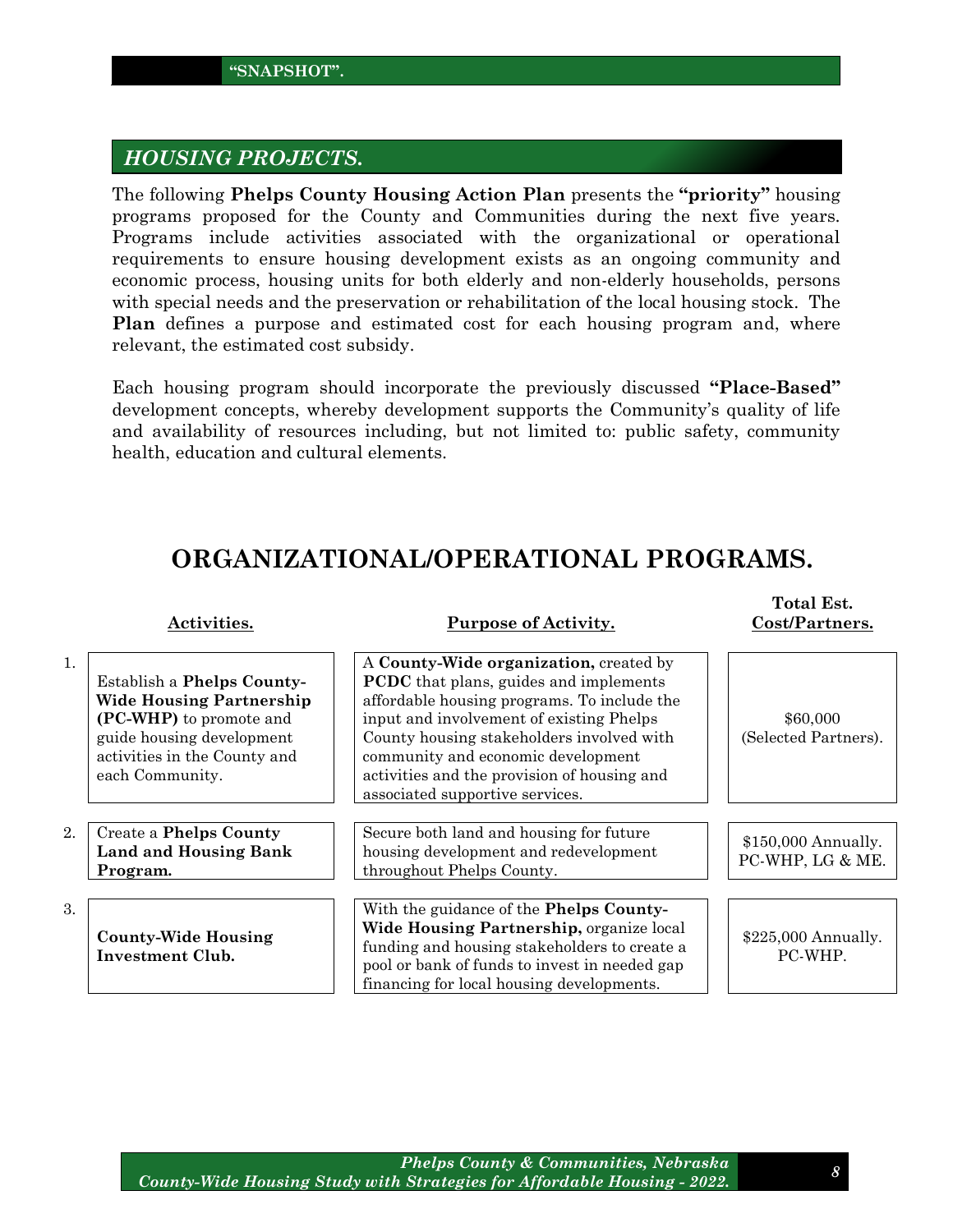## **ORGANIZATIONAL/OPERATIONAL PROGRAMS (Continued).**

|    | Activities.                                                                                                                                                                                                                        | <b>Purpose of Activity.</b>                                                                                                                                                                                                                                                                                                                                                                                            | Cost/Partners.                                                |
|----|------------------------------------------------------------------------------------------------------------------------------------------------------------------------------------------------------------------------------------|------------------------------------------------------------------------------------------------------------------------------------------------------------------------------------------------------------------------------------------------------------------------------------------------------------------------------------------------------------------------------------------------------------------------|---------------------------------------------------------------|
| 4. | Maintain and expand an<br><b>Employer's Housing</b><br>Assistance Program,<br>encouraging major<br>employers in the County to<br>become directly involved<br>with assisting their<br>employees in obtaining<br>affordable housing. | To encourage Major Employers in Phelps<br>County to partner and financially assist in<br>developing housing programs identified in the<br>Housing Action Plan, including first-time<br>homebuyer and down payment assistance<br>programs and collaboration of major employers<br>to complete needed workforce housing projects.                                                                                        | \$250,000 Annually.<br>PC-WHP & ME.                           |
| 5. | Continue/Expand a<br><b>Continuum of (Housing)</b><br><b>Residential Care</b><br>Program in the County,<br>directed at persons and<br>families 55+ years of age.                                                                   | Housing assistance program provided by the<br><b>Phelps County-Wide Housing</b><br>Partnership, to address all facets of elderly<br>housing needs and associated support<br>services in Phelps County, including<br>advocating for the development of all housing<br>types and needed supportive services for<br>elderly households, with emphasis on new<br>construction and home rehabilitation and<br>modification. | \$125,000 Annually.<br>PC-WHP, HMH, LG,<br>SCNAAA, PHCS & PF. |
| 6. | Plan and implement an<br>annual Phelps County<br><b>Housing Summit.</b>                                                                                                                                                            | The Phelps County-Wide Housing<br><b>Partnership, with the assistance of PCDC</b><br>and local funders, should conduct an annual<br>presentation of housing accomplishments and<br>opportunities in Phelps County.                                                                                                                                                                                                     | \$5,000 Annually.<br>PC-WHP.                                  |

**Total Est.**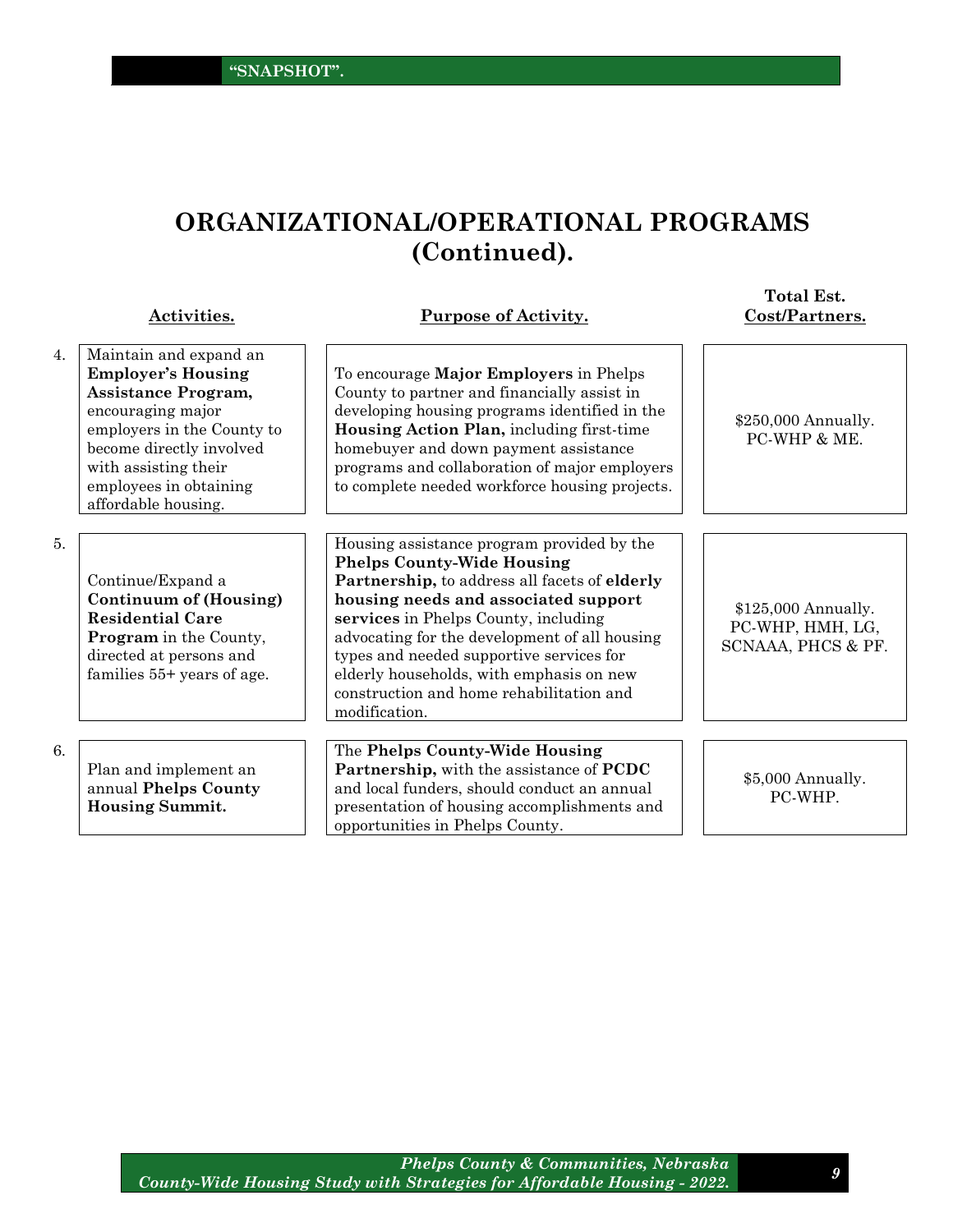**"SNAPSHOT".**

## **HOUSING PRESERVATION/REHABILITATION.**

|     | <b>Activity/Purpose.</b>                                                                                                                                                                                                                                                                                    | Est.<br><b>Total Cost.</b> | <b>Required Cost</b><br>Subsidy. | Potential<br>Partnerships/Funding.                                             |
|-----|-------------------------------------------------------------------------------------------------------------------------------------------------------------------------------------------------------------------------------------------------------------------------------------------------------------|----------------------------|----------------------------------|--------------------------------------------------------------------------------|
| 7.  | <b>County-Wide Housing Code Inspection</b><br>and Rental Licensing Program, to<br>provide a year-round, on-going housing<br>inspection and enforcement and licensing<br>program, to support a safe, affordable both<br>owner and rental housing stock. Can<br>combine with a Nuisance Abatement<br>Program. | \$95,000<br>Annually.      | 85% or \$80,750.                 | PC-WHP, LG, SCEDD,<br>LG & OE.                                                 |
| 8.  | <b>County-Wide Single Family Owner</b><br>Housing Rehabilitation Program, up<br>to 65 Units, by 2022, moderate<br>rehabilitation at \$32,000 to \$38,000 per<br>unit, to meet the needs of low- to moderate-<br>income households (0% to 80% AMI).                                                          | \$2,500,000.               | 70% or<br>\$1,750,000.           | PC-WHP, LG, SCEDD,<br>CAPMN, CDBG, HOME,<br>NAHTF, TIF & OE.                   |
| 9.  | Purchase and Demolition of up to 40<br>substandard, dilapidated housing<br>units in Phelps County Communities, by<br>2022. Credit property to the Land $&$<br>Housing Bank for purpose of<br>redevelopment.                                                                                                 | \$1,650,000.               | 80% or<br>\$1,320,000.           | PC-WHP, LG, SCEDD,<br>CDBG, NAHTF, TIF &<br>OE.                                |
| 10. | <b>Single Family Purchase-Rehab-</b><br>Resale/Re-Rent Program, 12 to 15<br>Units, 3+ bedroom houses, standard<br>amenities in Phelps County, by 2022, to<br>meet the affordable homeowner/renter<br>needs of low-to moderate-income<br>households (31% to 80% AMI).                                        | \$1,100,000.               | 70% or<br>\$761,250.             | PC-WHP, LG, SCEDD,<br>CAPMN, PD/O, RD,<br>CDBG, HOME, NAHTF,<br>TIF, CPF & OE. |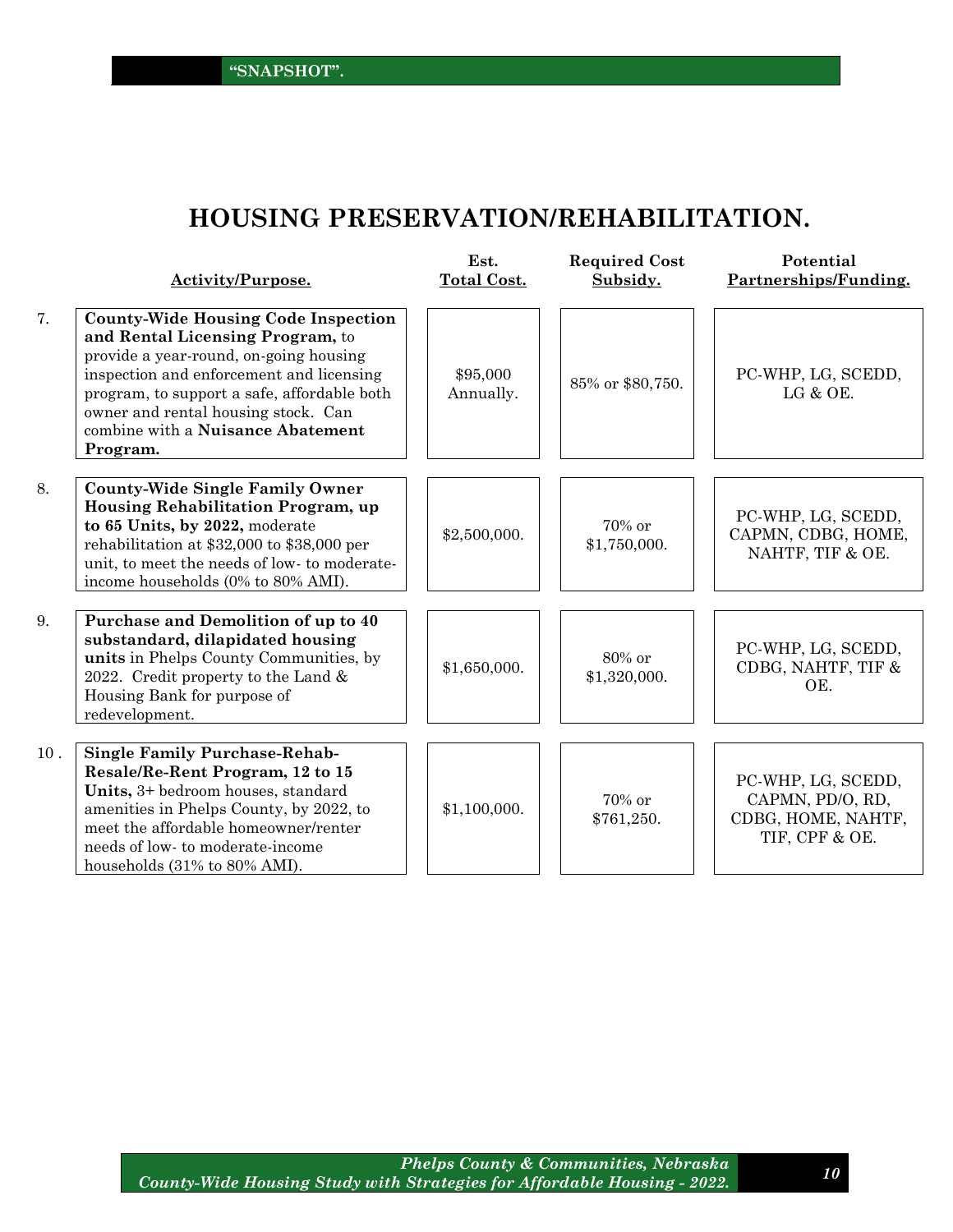## **HOUSING FOR ELDERLY/SENIOR POPULATIONS.**

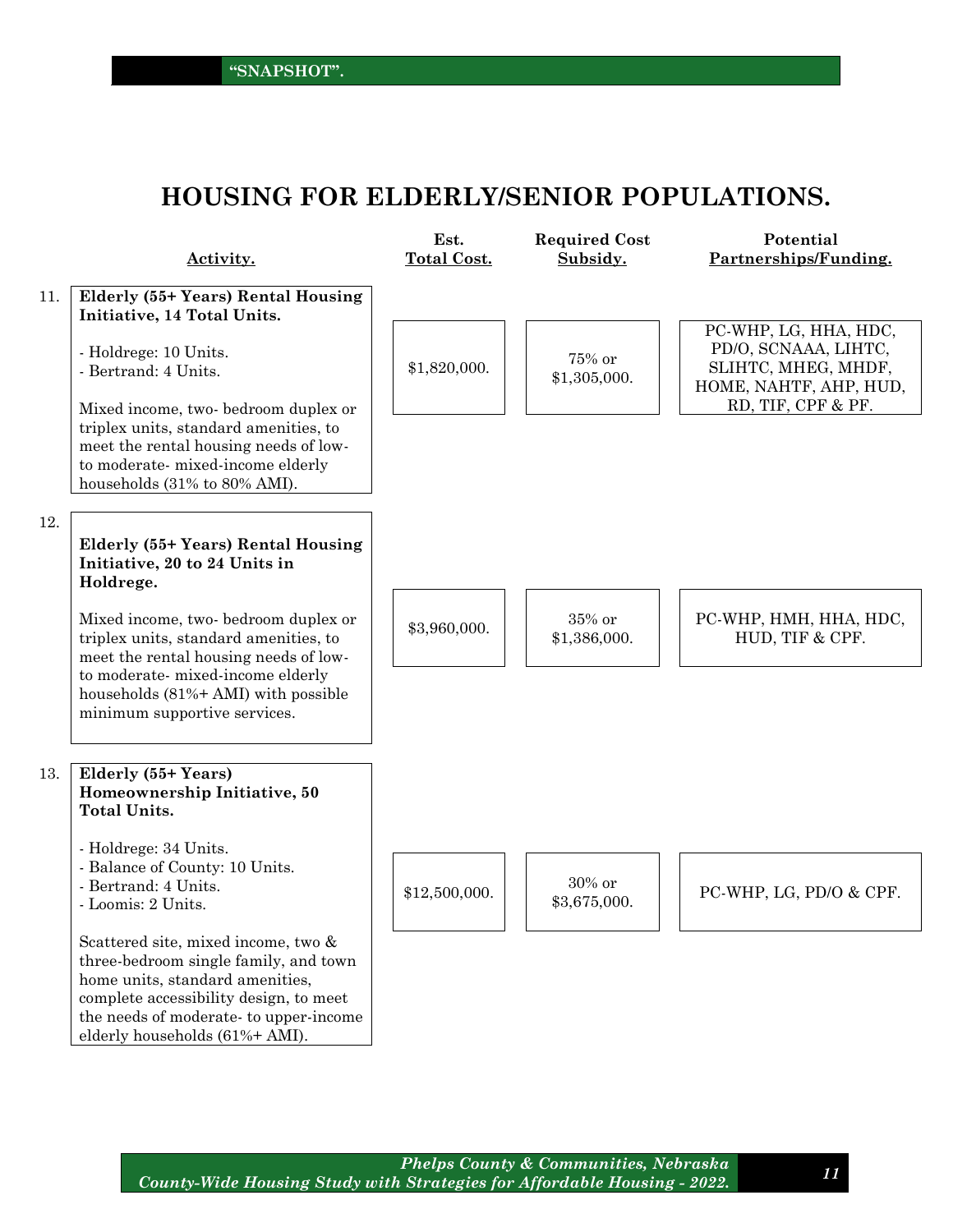## **HOUSING FOR ELDERLY/SENIOR POPULATIONS (Continued).**

|     | Activity.                                                                                                                                                                                    | Est.<br>Total Cost.        | <b>Required Cost</b><br>Subsidy.      | Potential<br>Partnerships/Funding.                                                    |
|-----|----------------------------------------------------------------------------------------------------------------------------------------------------------------------------------------------|----------------------------|---------------------------------------|---------------------------------------------------------------------------------------|
| 14. | Housing Rehabilitation/<br><b>Modification Initiative, 18 Total</b><br>Units.                                                                                                                |                            |                                       |                                                                                       |
|     | - Holdrege: 12 Units.<br>- Bertrand, Funk & Loomis: 2 Units<br>Each.                                                                                                                         | \$560,000.                 | $85\%$ or<br>\$476,000.               | PC-WHP, LG, HHA, HDC,<br>SCNAAA, SCEDD, CAPMN,<br>CDBG, HOME, NAHTF, PF,<br>TIF & OE. |
|     | Standard amenities, visitability and<br>accessibility design, to meet the needs<br>of very-low- to moderate-income (31%<br>to 80% AMI), Elderly and Special<br><b>Population Households.</b> |                            |                                       |                                                                                       |
| 15. | Develop 12 to 16 unit affordable,<br>licensed Assisted Living Facility in<br>Holdrege, with supportive/ specialized<br>services for near-independent and<br>frail-elderly residents.         | \$2,500,000.               | $60\%$ or<br>\$1,500,000.             | HMH, HUD, TIF & CPF.                                                                  |
| 16. | Long-Term Care Facility in<br>Holdrege, utilizing the Green House<br>and/or Small House Concept, 10 to<br>14 units/rooms, with full<br>supportive/specialized services.                      | \$900,000-<br>\$1,600,000. | $60\%$ or<br>\$540,000-<br>\$960,000. | HMH, HUD, TIF & CPF.                                                                  |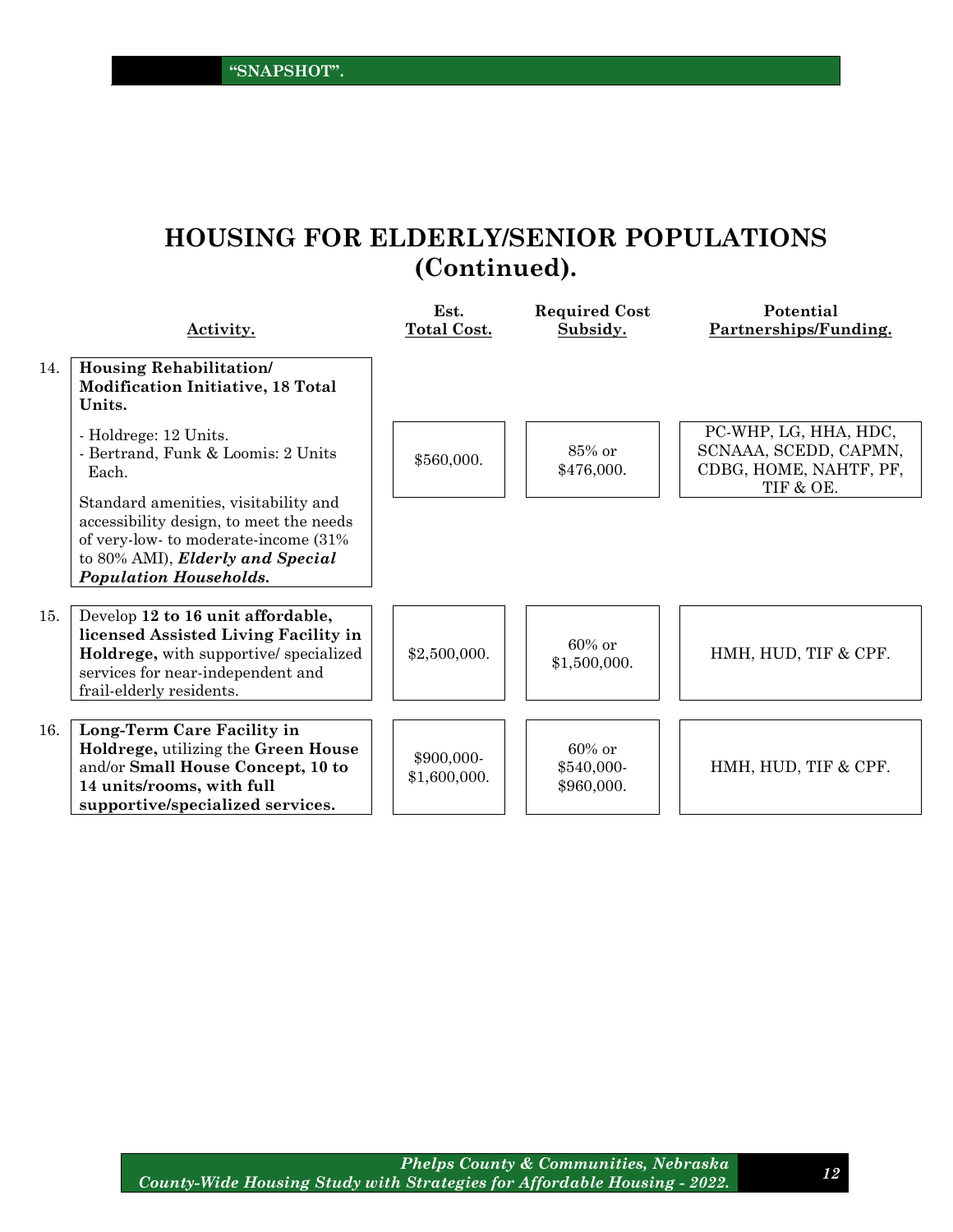## **HOUSING FOR FAMILIES.**

|     | Activity.                                                                                                                                                                                                                                                                                                                                                                                                                                                            | Est.<br><b>Total Cost.</b> | <b>Required Cost</b><br>Subsidy. | Potential<br>Partnerships/Funding.                                                                   |
|-----|----------------------------------------------------------------------------------------------------------------------------------------------------------------------------------------------------------------------------------------------------------------------------------------------------------------------------------------------------------------------------------------------------------------------------------------------------------------------|----------------------------|----------------------------------|------------------------------------------------------------------------------------------------------|
| 17. | <b>Single Family Rental, CROWN Rent-</b><br>To-Own Program, 10 Units in<br>Holdrege.<br>Scattered site, mixed income, 3+-bedroom<br>houses with standard amenities to meet<br>the affordable housing needs of moderate-<br>income workforce households (61% to 80%<br>AMI).                                                                                                                                                                                          | \$1,720,000.               | 70% or<br>\$1,204,000.           | PC-WHP, LG, PD/O,<br>HHA, HDC, ME, LIHTC,<br>MHEG, MHDF, AHP,<br>NAHTF, HOME, TIF &<br>CPF.          |
| 18. | <b>General Rental Housing Program, 38</b><br>Units.                                                                                                                                                                                                                                                                                                                                                                                                                  |                            |                                  |                                                                                                      |
|     | Holdrege: 28 Units.<br>Bertrand: 6 Units.<br>Funk & Loomis: 2 Units Each.<br>Scattered site, mixed income, multifamily<br>apartments, town homes and/or duplexes,<br>consisting of $2 \& 3$ bedroom units with<br>standard amenities, to meet the affordable<br>rental housing needs of low- to moderate-<br>income workforce households (31% to 125%                                                                                                                | \$5,200,000.               | 60% or<br>\$3,120,000.           | PC-WHP, LG, PD/O,<br>HHA, HDC, ME, LIHTC,<br>MHEG, MHDF, AHP,<br>NAHTF, HOME, TIF, RD,<br>HUD & CPF. |
| 19. | AMI).<br><b>Family Homeownership Initiative, 118</b><br>Units:                                                                                                                                                                                                                                                                                                                                                                                                       |                            |                                  |                                                                                                      |
|     | Holdrege: 48 Units.<br>Bertrand & Loomis: 4 Units Each.<br>Funk: 2 Units.<br>Balance of County: 60 Units (Rural<br>Residential Subdivision).<br>Scattered Site, Mixed Income, single<br>family units, 3+ bedroom units with<br>standard amenities to meet the affordable<br>housing needs of low- to upper-income<br>family households (61%+ AMI).<br>Communities should focus on both new<br>construction and Purchase-Rehab-<br><b>Resale or Re-Rent Programs.</b> | \$32,630,000.              | $30\%$ or<br>\$10,100,000.       | PC-WHP, LG, HHA, HDC,<br>RD, HUD, PD/O, CDBG,<br>NAHTF, HOME, TIF,<br>CPF & OE.                      |